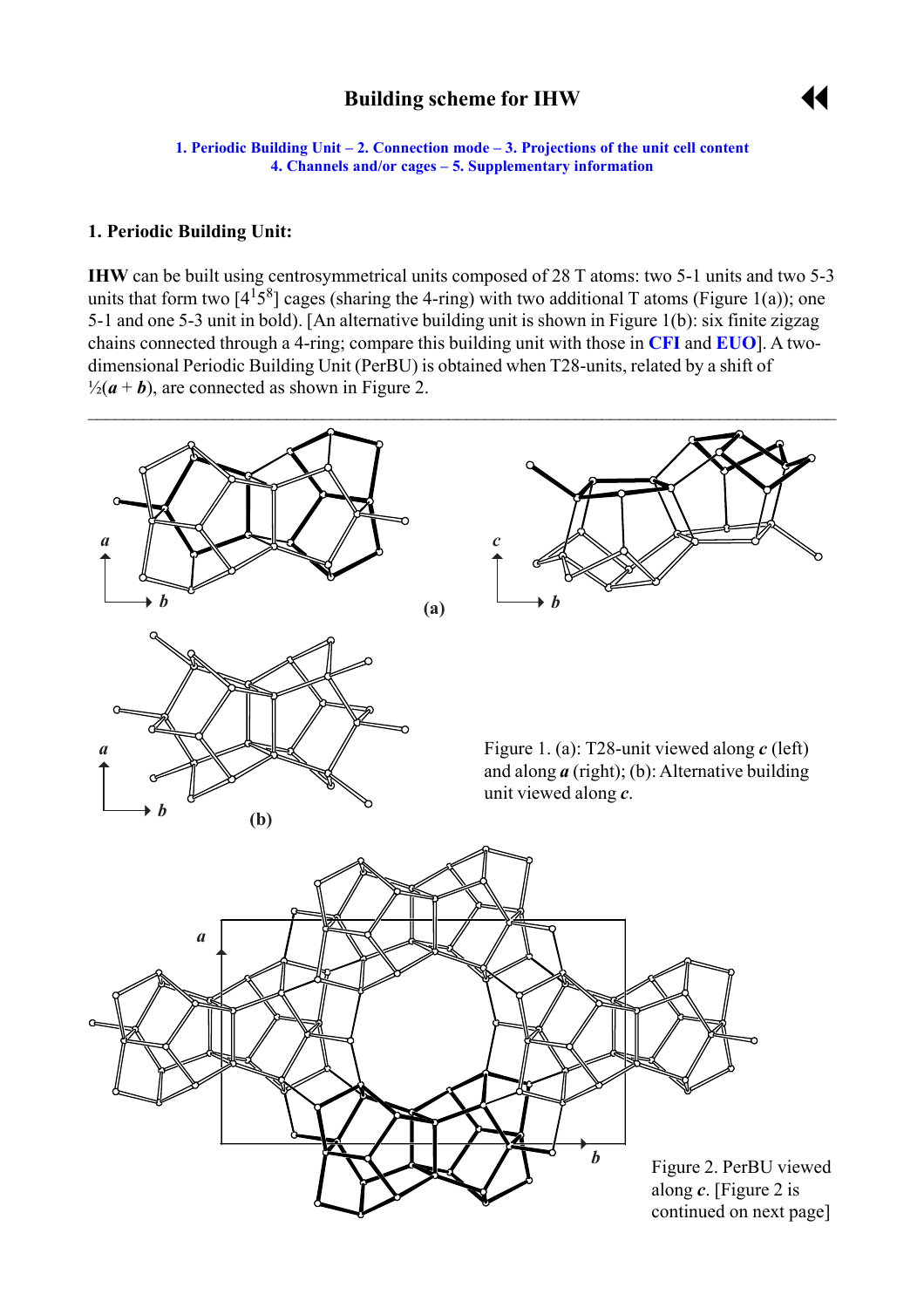<span id="page-1-0"></span>

### **2. Connection mode:**

Neighboring PerBUs, related by a rotation of 180º about *b* and a shift of ½*b*, are connected along *c* through (fused) 5-, 6- and 8-rings as shown in Figure 3.



**3. Projections of the unit cell content:**



 $\mathcal{L}_\mathcal{L} = \mathcal{L}_\mathcal{L} = \mathcal{L}_\mathcal{L} = \mathcal{L}_\mathcal{L} = \mathcal{L}_\mathcal{L} = \mathcal{L}_\mathcal{L} = \mathcal{L}_\mathcal{L} = \mathcal{L}_\mathcal{L} = \mathcal{L}_\mathcal{L} = \mathcal{L}_\mathcal{L} = \mathcal{L}_\mathcal{L} = \mathcal{L}_\mathcal{L} = \mathcal{L}_\mathcal{L} = \mathcal{L}_\mathcal{L} = \mathcal{L}_\mathcal{L} = \mathcal{L}_\mathcal{L} = \mathcal{L}_\mathcal{L}$ 

Figure 4. Projection of the unit cell content viewed along *a* (left), and along *c* (right).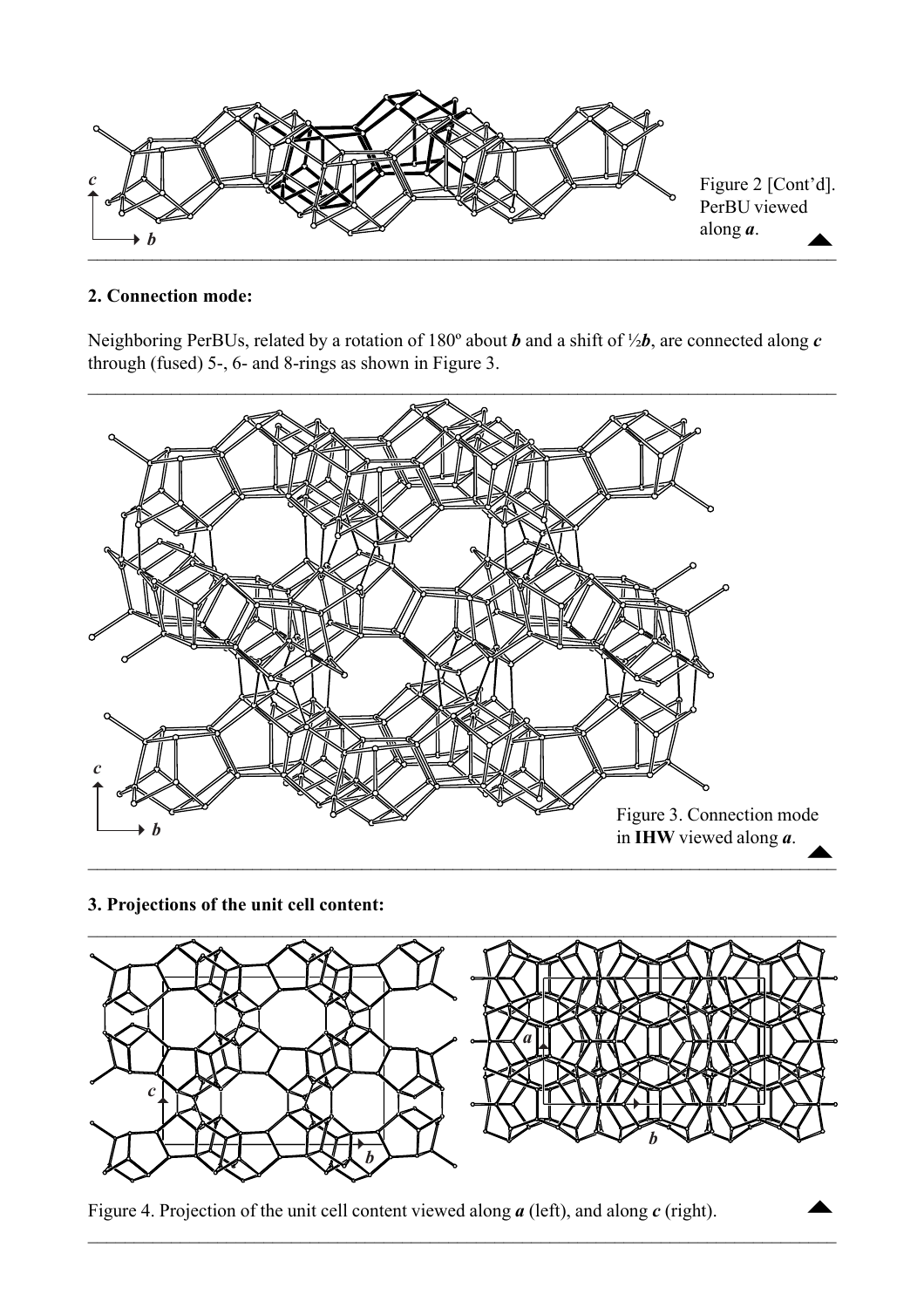### <span id="page-2-0"></span>**4. Channels and/or cages:**

Two (equal) smaller cavities are connected through an interconnecting cavity into a large cavity shown in Figure 5. The **[pore descriptors](http://www.iza-structure.org/databases/ModelBuilding/Introduction.pdf)** are added. Large cavities form 8-ring channels parallel to *a*. The 8-ring channels are interconnected along *c* through 12-ring windows. The linkage of the large cavities is illustrated in Figure 6.



Figure 6. Linkage of large cavities along *a*, and *c* viewed along *a* (left), and along *b* (right).

 $\mathcal{L}_\mathcal{L} = \{ \mathcal{L}_\mathcal{L} = \{ \mathcal{L}_\mathcal{L} = \{ \mathcal{L}_\mathcal{L} = \{ \mathcal{L}_\mathcal{L} = \{ \mathcal{L}_\mathcal{L} = \{ \mathcal{L}_\mathcal{L} = \{ \mathcal{L}_\mathcal{L} = \{ \mathcal{L}_\mathcal{L} = \{ \mathcal{L}_\mathcal{L} = \{ \mathcal{L}_\mathcal{L} = \{ \mathcal{L}_\mathcal{L} = \{ \mathcal{L}_\mathcal{L} = \{ \mathcal{L}_\mathcal{L} = \{ \mathcal{L}_\mathcal{$ 

 $\begin{array}{c}\n\blacktriangle\n\end{array}$